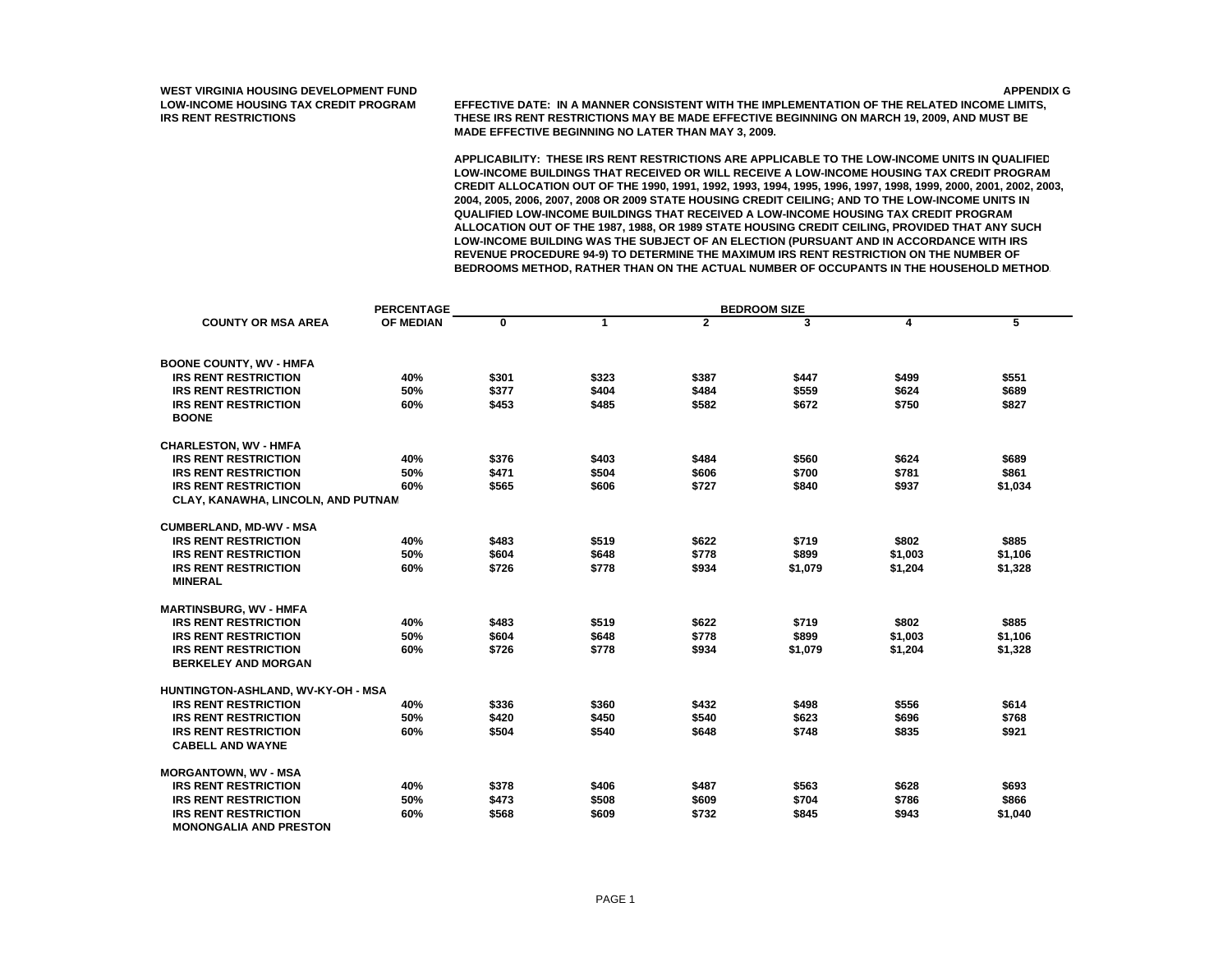**LOW-INCOME HOUSING TAX CREDIT PROGRAM EFFECTIVE DATE: IN A MANNER CONSISTENT WITH THE IMPLEMENTATION OF THE RELATED INCOME LIMITS, IRS RENT RESTRICTIONS THESE IRS RENT RESTRICTIONS MAY BE MADE EFFECTIVE BEGINNING ON MARCH 19, 2009, AND MUST BE MADE EFFECTIVE BEGINNING NO LATER THAN MAY 3, 2009.**

|                                          | <b>PERCENTAGE</b> |          |              |                | <b>BEDROOM SIZE</b> |         |         |  |  |
|------------------------------------------|-------------------|----------|--------------|----------------|---------------------|---------|---------|--|--|
| <b>COUNTY OR MSA AREA</b>                | OF MEDIAN         | $\bf{0}$ | $\mathbf{1}$ | $\overline{2}$ | 3                   | 4       | 5       |  |  |
| PARKERSBURG-MARIETTA-VIENNA, WV-OH - MSA |                   |          |              |                |                     |         |         |  |  |
| <b>IRS RENT RESTRICTION</b>              | 40%               | \$355    | \$381        | \$457          | \$529               | \$589   | \$651   |  |  |
| <b>IRS RENT RESTRICTION</b>              | 50%               | \$444    | \$476        | \$572          | \$661               | \$737   | \$814   |  |  |
| <b>IRS RENT RESTRICTION</b>              | 60%               | \$534    | \$572        | \$687          | \$794               | \$885   | \$977   |  |  |
| PLEASANTS, WIRT, AND WOOD                |                   |          |              |                |                     |         |         |  |  |
| JEFFERSON COUNTY, WV - HMFA              |                   |          |              |                |                     |         |         |  |  |
| <b>IRS RENT RESTRICTION</b>              | 40%               | \$514    | \$551        | \$661          | \$764               | \$852   | \$940   |  |  |
| <b>IRS RENT RESTRICTION</b>              | 50%               | \$643    | \$689        | \$827          | \$955               | \$1,066 | \$1.175 |  |  |
| <b>IRS RENT RESTRICTION</b>              | 60%               | \$772    | \$827        | \$993          | \$1,146             | \$1,279 | \$1,410 |  |  |
| <b>JEFFERSON</b>                         |                   |          |              |                |                     |         |         |  |  |
| WEIRTON-STEUBENVILLE, WV-OH - MSA        |                   |          |              |                |                     |         |         |  |  |
| <b>IRS RENT RESTRICTION</b>              | 40%               | \$376    | \$403        | \$483          | \$559               | \$624   | \$688   |  |  |
| <b>IRS RENT RESTRICTION</b>              | 50%               | \$471    | \$504        | \$604          | \$699               | \$780   | \$860   |  |  |
| <b>IRS RENT RESTRICTION</b>              | 60%               | \$565    | \$605        | \$726          | \$839               | \$936   | \$1,032 |  |  |
| <b>BROOKE AND HANCOCK</b>                |                   |          |              |                |                     |         |         |  |  |
| <b>WHEELING, WV-OH - MSA</b>             |                   |          |              |                |                     |         |         |  |  |
| <b>IRS RENT RESTRICTION</b>              | 40%               | \$336    | \$361        | \$433          | \$501               | \$558   | \$616   |  |  |
| <b>IRS RENT RESTRICTION</b>              | 50%               | \$421    | \$451        | \$542          | \$626               | \$698   | \$771   |  |  |
| <b>IRS RENT RESTRICTION</b>              | 60%               | \$505    | \$542        | \$651          | \$752               | \$838   | \$925   |  |  |
| <b>MARSHALL AND OHIO</b>                 |                   |          |              |                |                     |         |         |  |  |
| <b>WINCHESTER, VA-WV - MSA</b>           |                   |          |              |                |                     |         |         |  |  |
| <b>IRS RENT RESTRICTION</b>              | 40%               | \$448    | \$481        | \$577          | \$667               | \$744   | \$821   |  |  |
| <b>IRS RENT RESTRICTION</b>              | 50%               | \$561    | \$601        | \$722          | \$834               | \$931   | \$1,026 |  |  |
| <b>IRS RENT RESTRICTION</b>              | 60%               | \$673    | \$722        | \$867          | \$1,001             | \$1,117 | \$1,232 |  |  |
| <b>HAMPSHIRE</b>                         |                   |          |              |                |                     |         |         |  |  |
| <b>BARBOUR, WV</b>                       |                   |          |              |                |                     |         |         |  |  |
| <b>IRS RENT RESTRICTION</b>              | 40%               | \$301    | \$323        | \$387          | \$447               | \$499   | \$551   |  |  |
| <b>IRS RENT RESTRICTION</b>              | 50%               | \$377    | \$404        | \$484          | \$559               | \$624   | \$689   |  |  |
| <b>IRS RENT RESTRICTION</b>              | 60%               | \$453    | \$485        | \$582          | \$672               | \$750   | \$827   |  |  |
| <b>BRAXTON, WV</b>                       |                   |          |              |                |                     |         |         |  |  |
| <b>IRS RENT RESTRICTION</b>              | 40%               | \$301    | \$323        | \$387          | \$447               | \$499   | \$551   |  |  |
| <b>IRS RENT RESTRICTION</b>              | 50%               | \$377    | \$404        | \$484          | \$559               | \$624   | \$689   |  |  |
| <b>IRS RENT RESTRICTION</b>              | 60%               | \$453    | \$485        | \$582          | \$672               | \$750   | \$827   |  |  |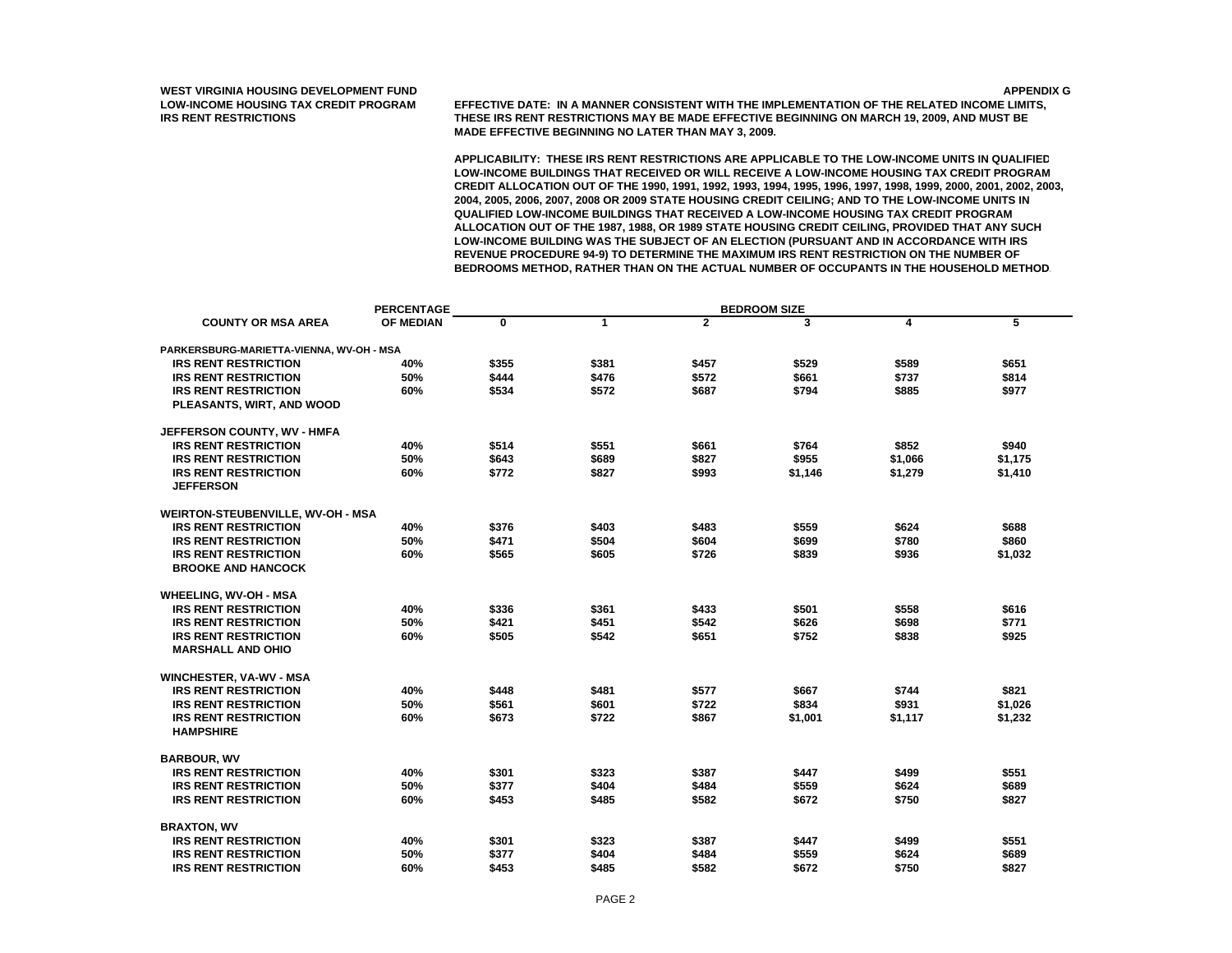**LOW-INCOME HOUSING TAX CREDIT PROGRAM EFFECTIVE DATE: IN A MANNER CONSISTENT WITH THE IMPLEMENTATION OF THE RELATED INCOME LIMITS, IRS RENT RESTRICTIONS THESE IRS RENT RESTRICTIONS MAY BE MADE EFFECTIVE BEGINNING ON MARCH 19, 2009, AND MUST BE MADE EFFECTIVE BEGINNING NO LATER THAN MAY 3, 2009.**

|                             | <b>PERCENTAGE</b> |       |       |                | <b>BEDROOM SIZE</b> |       |       |
|-----------------------------|-------------------|-------|-------|----------------|---------------------|-------|-------|
| <b>COUNTY OR MSA AREA</b>   | OF MEDIAN         | 0     | 1     | $\overline{2}$ | 3                   | 4     | 5     |
| <b>CALHOUN, WV</b>          |                   |       |       |                |                     |       |       |
| <b>IRS RENT RESTRICTION</b> | 40%               | \$301 | \$323 | \$387          | \$447               | \$499 | \$551 |
| <b>IRS RENT RESTRICTION</b> | 50%               | \$377 | \$404 | \$484          | \$559               | \$624 | \$689 |
| <b>IRS RENT RESTRICTION</b> | 60%               | \$453 | \$485 | \$582          | \$672               | \$750 | \$827 |
|                             |                   |       |       |                |                     |       |       |
| <b>DODDRIDGE, WV</b>        |                   |       |       |                |                     |       |       |
| <b>IRS RENT RESTRICTION</b> | 40%               | \$301 | \$323 | \$387          | \$447               | \$499 | \$551 |
| <b>IRS RENT RESTRICTION</b> | 50%               | \$377 | \$404 | \$484          | \$559               | \$624 | \$689 |
| <b>IRS RENT RESTRICTION</b> | 60%               | \$453 | \$485 | \$582          | \$672               | \$750 | \$827 |
|                             |                   |       |       |                |                     |       |       |
| <b>FAYETTE, WV</b>          |                   |       |       |                |                     |       |       |
| <b>IRS RENT RESTRICTION</b> | 40%               | \$301 | \$323 | \$387          | \$447               | \$499 | \$551 |
| <b>IRS RENT RESTRICTION</b> | 50%               | \$377 | \$404 | \$484          | \$559               | \$624 | \$689 |
| <b>IRS RENT RESTRICTION</b> | 60%               | \$453 | \$485 | \$582          | \$672               | \$750 | \$827 |
| GILMER, WV                  |                   |       |       |                |                     |       |       |
| <b>IRS RENT RESTRICTION</b> | 40%               | \$301 | \$323 | \$387          | \$447               | \$499 | \$551 |
| <b>IRS RENT RESTRICTION</b> | 50%               | \$377 | \$404 | \$484          | \$559               | \$624 | \$689 |
| <b>IRS RENT RESTRICTION</b> | 60%               | \$453 | \$485 | \$582          | \$672               | \$750 | \$827 |
|                             |                   |       |       |                |                     |       |       |
| <b>GRANT, WV</b>            |                   |       |       |                |                     |       |       |
| <b>IRS RENT RESTRICTION</b> | 40%               | \$315 | \$337 | \$405          | \$468               | \$522 | \$576 |
| <b>IRS RENT RESTRICTION</b> | 50%               | \$393 | \$421 | \$506          | \$585               | \$652 | \$720 |
| <b>IRS RENT RESTRICTION</b> | 60%               | \$472 | \$506 | \$607          | \$702               | \$783 | \$864 |
| <b>GREENBRIER, WV</b>       |                   |       |       |                |                     |       |       |
| <b>IRS RENT RESTRICTION</b> | 40%               | \$309 | \$331 | \$397          | \$459               | \$513 | \$565 |
| <b>IRS RENT RESTRICTION</b> | 50%               | \$386 | \$414 | \$497          | \$574               | \$641 | \$706 |
| <b>IRS RENT RESTRICTION</b> | 60%               | \$463 | \$497 | \$597          | \$689               | \$769 | \$848 |
|                             |                   |       |       |                |                     |       |       |
| HARDY, WV                   |                   |       |       |                |                     |       |       |
| <b>IRS RENT RESTRICTION</b> | 40%               | \$343 | \$368 | \$441          | \$510               | \$570 | \$628 |
| <b>IRS RENT RESTRICTION</b> | 50%               | \$429 | \$460 | \$552          | \$638               | \$712 | \$785 |
| <b>IRS RENT RESTRICTION</b> | 60%               | \$516 | \$552 | \$663          | \$765               | \$855 | \$942 |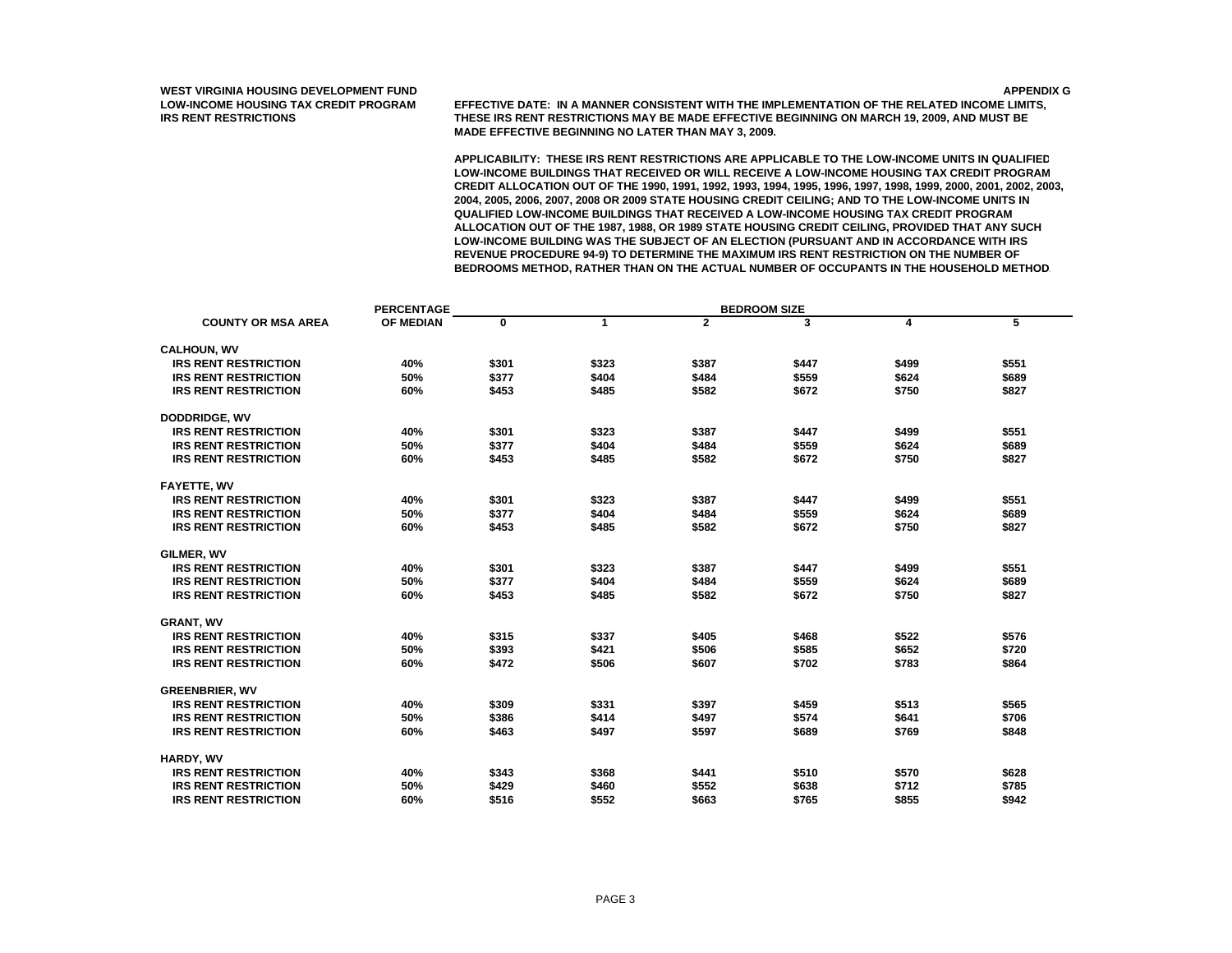**LOW-INCOME HOUSING TAX CREDIT PROGRAM EFFECTIVE DATE: IN A MANNER CONSISTENT WITH THE IMPLEMENTATION OF THE RELATED INCOME LIMITS, IRS RENT RESTRICTIONS THESE IRS RENT RESTRICTIONS MAY BE MADE EFFECTIVE BEGINNING ON MARCH 19, 2009, AND MUST BE MADE EFFECTIVE BEGINNING NO LATER THAN MAY 3, 2009.**

|                             | <b>PERCENTAGE</b> |       |       |                | <b>BEDROOM SIZE</b> |       |       |  |  |  |
|-----------------------------|-------------------|-------|-------|----------------|---------------------|-------|-------|--|--|--|
| <b>COUNTY OR MSA AREA</b>   | OF MEDIAN         | 0     | 1     | $\overline{2}$ | 3                   | 4     | 5     |  |  |  |
| <b>HARRISON, WV</b>         |                   |       |       |                |                     |       |       |  |  |  |
| <b>IRS RENT RESTRICTION</b> | 40%               | \$342 | \$367 | \$441          | \$509               | \$567 | \$627 |  |  |  |
| <b>IRS RENT RESTRICTION</b> | 50%               | \$428 | \$459 | \$551          | \$636               | \$709 | \$784 |  |  |  |
| <b>IRS RENT RESTRICTION</b> | 60%               | \$514 | \$551 | \$661          | \$764               | \$852 | \$941 |  |  |  |
|                             |                   |       |       |                |                     |       |       |  |  |  |
| <b>JACKSON, WV</b>          |                   |       |       |                |                     |       |       |  |  |  |
| <b>IRS RENT RESTRICTION</b> | 40%               | \$343 | \$368 | \$441          | \$510               | \$570 | \$628 |  |  |  |
| <b>IRS RENT RESTRICTION</b> | 50%               | \$429 | \$460 | \$552          | \$638               | \$712 | \$785 |  |  |  |
| <b>IRS RENT RESTRICTION</b> | 60%               | \$516 | \$552 | \$663          | \$765               | \$855 | \$942 |  |  |  |
| LEWIS, WV                   |                   |       |       |                |                     |       |       |  |  |  |
| <b>IRS RENT RESTRICTION</b> | 40%               | \$301 | \$323 | \$387          | \$447               | \$499 | \$551 |  |  |  |
| <b>IRS RENT RESTRICTION</b> | 50%               | \$377 | \$404 | \$484          | \$559               | \$624 | \$689 |  |  |  |
| <b>IRS RENT RESTRICTION</b> | 60%               | \$453 | \$485 | \$582          | \$672               | \$750 | \$827 |  |  |  |
| <b>LOGAN, WV</b>            |                   |       |       |                |                     |       |       |  |  |  |
| <b>IRS RENT RESTRICTION</b> | 40%               | \$301 | \$323 | \$387          | \$447               | \$499 | \$551 |  |  |  |
| <b>IRS RENT RESTRICTION</b> | 50%               | \$377 | \$404 | \$484          | \$559               | \$624 | \$689 |  |  |  |
| <b>IRS RENT RESTRICTION</b> | 60%               | \$453 | \$485 | \$582          | \$672               | \$750 | \$827 |  |  |  |
|                             |                   |       |       |                |                     |       |       |  |  |  |
| <b>MCDOWELL, WV</b>         |                   |       |       |                |                     |       |       |  |  |  |
| <b>IRS RENT RESTRICTION</b> | 40%               | \$301 | \$323 | \$387          | \$447               | \$499 | \$551 |  |  |  |
| <b>IRS RENT RESTRICTION</b> | 50%               | \$377 | \$404 | \$484          | \$559               | \$624 | \$689 |  |  |  |
| <b>IRS RENT RESTRICTION</b> | 60%               | \$453 | \$485 | \$582          | \$672               | \$750 | \$827 |  |  |  |
| <b>MARION, WV</b>           |                   |       |       |                |                     |       |       |  |  |  |
| <b>IRS RENT RESTRICTION</b> | 40%               | \$339 | \$363 | \$435          | \$503               | \$561 | \$619 |  |  |  |
| <b>IRS RENT RESTRICTION</b> | 50%               | \$423 | \$453 | \$544          | \$629               | \$701 | \$774 |  |  |  |
| <b>IRS RENT RESTRICTION</b> | 60%               | \$508 | \$544 | \$654          | \$755               | \$841 | \$929 |  |  |  |
|                             |                   |       |       |                |                     |       |       |  |  |  |
| <b>MASON, WV</b>            |                   |       |       |                |                     |       |       |  |  |  |
| <b>IRS RENT RESTRICTION</b> | 40%               | \$306 | \$327 | \$393          | \$454               | \$507 | \$559 |  |  |  |
| <b>IRS RENT RESTRICTION</b> | 50%               | \$382 | \$409 | \$491          | \$568               | \$633 | \$699 |  |  |  |
| <b>IRS RENT RESTRICTION</b> | 60%               | \$459 | \$492 | \$589          | \$681               | \$760 | \$839 |  |  |  |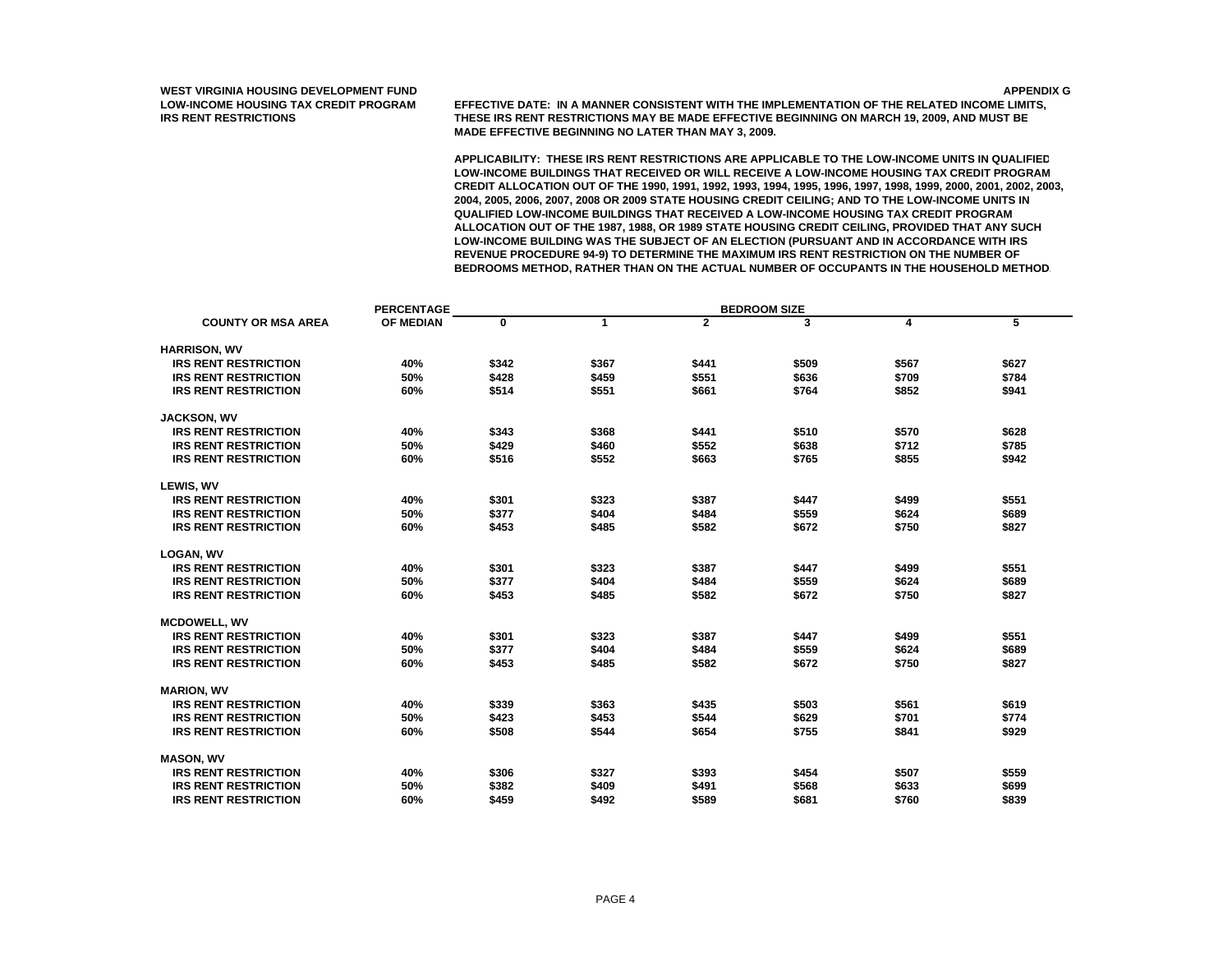**LOW-INCOME HOUSING TAX CREDIT PROGRAM EFFECTIVE DATE: IN A MANNER CONSISTENT WITH THE IMPLEMENTATION OF THE RELATED INCOME LIMITS, IRS RENT RESTRICTIONS THESE IRS RENT RESTRICTIONS MAY BE MADE EFFECTIVE BEGINNING ON MARCH 19, 2009, AND MUST BE MADE EFFECTIVE BEGINNING NO LATER THAN MAY 3, 2009.**

|                             | <b>PERCENTAGE</b> |       |              |                | <b>BEDROOM SIZE</b> |       |       |
|-----------------------------|-------------------|-------|--------------|----------------|---------------------|-------|-------|
| <b>COUNTY OR MSA AREA</b>   | OF MEDIAN         | 0     | $\mathbf{1}$ | $\overline{2}$ | 3                   | 4     | 5     |
| <b>MERCER, WV</b>           |                   |       |              |                |                     |       |       |
| <b>IRS RENT RESTRICTION</b> | 40%               | \$306 | \$328        | \$394          | \$456               | \$508 | \$561 |
| <b>IRS RENT RESTRICTION</b> | 50%               | \$383 | \$411        | \$493          | \$570               | \$636 | \$701 |
| <b>IRS RENT RESTRICTION</b> | 60%               | \$460 | \$493        | \$592          | \$684               | \$763 | \$842 |
|                             |                   |       |              |                |                     |       |       |
| <b>MINGO, WV</b>            |                   |       |              |                |                     |       |       |
| <b>IRS RENT RESTRICTION</b> | 40%               | \$301 | \$323        | \$387          | \$447               | \$499 | \$551 |
| <b>IRS RENT RESTRICTION</b> | 50%               | \$377 | \$404        | \$484          | \$559               | \$624 | \$689 |
| <b>IRS RENT RESTRICTION</b> | 60%               | \$453 | \$485        | \$582          | \$672               | \$750 | \$827 |
| <b>MONROE, WV</b>           |                   |       |              |                |                     |       |       |
| <b>IRS RENT RESTRICTION</b> | 40%               | \$327 | \$351        | \$420          | \$486               | \$543 | \$598 |
| <b>IRS RENT RESTRICTION</b> | 50%               | \$409 | \$438        | \$526          | \$608               | \$678 | \$748 |
| <b>IRS RENT RESTRICTION</b> | 60%               | \$492 | \$526        | \$631          | \$729               | \$814 | \$898 |
|                             |                   |       |              |                |                     |       |       |
| <b>NICHOLAS, WV</b>         |                   |       |              |                |                     |       |       |
| <b>IRS RENT RESTRICTION</b> | 40%               | \$301 | \$323        | \$387          | \$447               | \$499 | \$551 |
| <b>IRS RENT RESTRICTION</b> | 50%               | \$377 | \$404        | \$484          | \$559               | \$624 | \$689 |
| <b>IRS RENT RESTRICTION</b> | 60%               | \$453 | \$485        | \$582          | \$672               | \$750 | \$827 |
| PENDLETON, WV               |                   |       |              |                |                     |       |       |
| <b>IRS RENT RESTRICTION</b> | 40%               | \$324 | \$346        | \$417          | \$481               | \$537 | \$592 |
| <b>IRS RENT RESTRICTION</b> | 50%               | \$405 | \$433        | \$521          | \$601               | \$671 | \$740 |
| <b>IRS RENT RESTRICTION</b> | 60%               | \$486 | \$520        | \$625          | \$722               | \$805 | \$888 |
|                             |                   |       |              |                |                     |       |       |
| POCAHONTAS, WV              |                   |       |              |                |                     |       |       |
| <b>IRS RENT RESTRICTION</b> | 40%               | \$301 | \$323        | \$387          | \$447               | \$499 | \$551 |
| <b>IRS RENT RESTRICTION</b> | 50%               | \$377 | \$404        | \$484          | \$559               | \$624 | \$689 |
| <b>IRS RENT RESTRICTION</b> | 60%               | \$453 | \$485        | \$582          | \$672               | \$750 | \$827 |
| <b>RALEIGH, WV</b>          |                   |       |              |                |                     |       |       |
| <b>IRS RENT RESTRICTION</b> | 40%               | \$336 | \$361        | \$433          | \$501               | \$558 | \$616 |
| <b>IRS RENT RESTRICTION</b> | 50%               | \$421 | \$451        | \$542          | \$626               | \$698 | \$771 |
| <b>IRS RENT RESTRICTION</b> | 60%               | \$505 | \$542        | \$651          | \$752               | \$838 | \$925 |
|                             |                   |       |              |                |                     |       |       |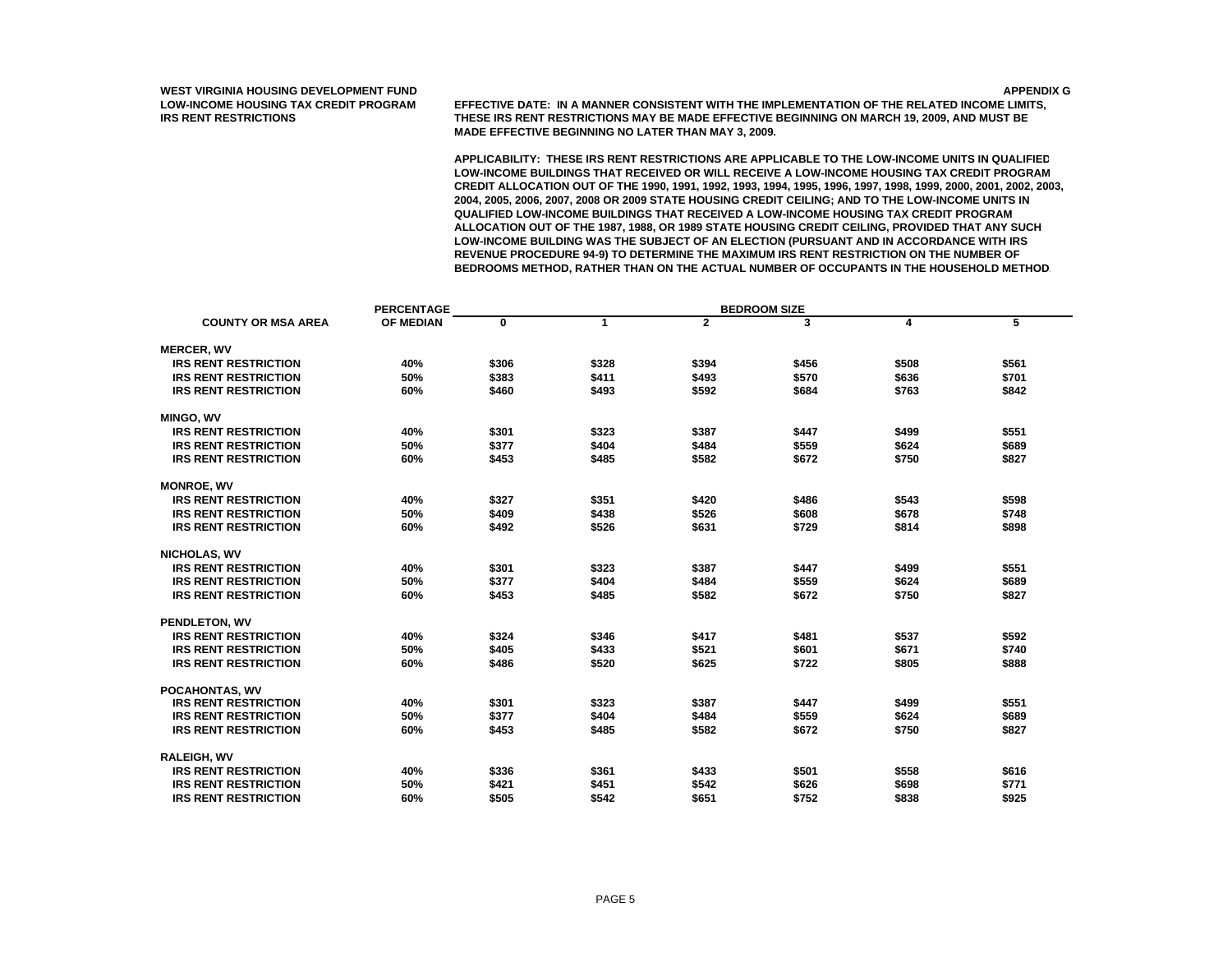**LOW-INCOME HOUSING TAX CREDIT PROGRAM EFFECTIVE DATE: IN A MANNER CONSISTENT WITH THE IMPLEMENTATION OF THE RELATED INCOME LIMITS, IRS RENT RESTRICTIONS THESE IRS RENT RESTRICTIONS MAY BE MADE EFFECTIVE BEGINNING ON MARCH 19, 2009, AND MUST BE MADE EFFECTIVE BEGINNING NO LATER THAN MAY 3, 2009.**

|                             | <b>PERCENTAGE</b> |       |       |                | <b>BEDROOM SIZE</b> |       |       |
|-----------------------------|-------------------|-------|-------|----------------|---------------------|-------|-------|
| <b>COUNTY OR MSA AREA</b>   | OF MEDIAN         | 0     | 1     | $\overline{2}$ | 3                   | 4     | 5     |
| <b>RANDOLPH, WV</b>         |                   |       |       |                |                     |       |       |
| <b>IRS RENT RESTRICTION</b> | 40%               | \$306 | \$328 | \$394          | \$456               | \$508 | \$561 |
| <b>IRS RENT RESTRICTION</b> | 50%               | \$383 | \$411 | \$493          | \$570               | \$636 | \$701 |
| <b>IRS RENT RESTRICTION</b> | 60%               | \$460 | \$493 | \$592          | \$684               | \$763 | \$842 |
|                             |                   |       |       |                |                     |       |       |
| <b>RITCHIE, WV</b>          |                   |       |       |                |                     |       |       |
| <b>IRS RENT RESTRICTION</b> | 40%               | \$322 | \$346 | \$415          | \$480               | \$535 | \$591 |
| <b>IRS RENT RESTRICTION</b> | 50%               | \$403 | \$433 | \$519          | \$600               | \$669 | \$739 |
| <b>IRS RENT RESTRICTION</b> | 60%               | \$484 | \$519 | \$624          | \$720               | \$804 | \$887 |
| <b>ROANE, WV</b>            |                   |       |       |                |                     |       |       |
| <b>IRS RENT RESTRICTION</b> | 40%               | \$301 | \$323 | \$387          | \$447               | \$499 | \$551 |
| <b>IRS RENT RESTRICTION</b> | 50%               | \$377 | \$404 | \$484          | \$559               | \$624 | \$689 |
| <b>IRS RENT RESTRICTION</b> | 60%               | \$453 | \$485 | \$582          | \$672               | \$750 | \$827 |
|                             |                   |       |       |                |                     |       |       |
| <b>SUMMERS, WV</b>          |                   |       |       |                |                     |       |       |
| <b>IRS RENT RESTRICTION</b> | 40%               | \$301 | \$323 | \$387          | \$447               | \$499 | \$551 |
| <b>IRS RENT RESTRICTION</b> | 50%               | \$377 | \$404 | \$484          | \$559               | \$624 | \$689 |
| <b>IRS RENT RESTRICTION</b> | 60%               | \$453 | \$485 | \$582          | \$672               | \$750 | \$827 |
|                             |                   |       |       |                |                     |       |       |
| <b>TAYLOR, WV</b>           |                   |       |       |                |                     |       |       |
| <b>IRS RENT RESTRICTION</b> | 40%               | \$301 | \$323 | \$387          | \$447               | \$499 | \$551 |
| <b>IRS RENT RESTRICTION</b> | 50%               | \$377 | \$404 | \$484          | \$559               | \$624 | \$689 |
| <b>IRS RENT RESTRICTION</b> | 60%               | \$453 | \$485 | \$582          | \$672               | \$750 | \$827 |
| <b>TUCKER, WV</b>           |                   |       |       |                |                     |       |       |
| <b>IRS RENT RESTRICTION</b> | 40%               | \$301 | \$324 | \$388          | \$449               | \$501 | \$552 |
| <b>IRS RENT RESTRICTION</b> | 50%               | \$377 | \$405 | \$486          | \$561               | \$626 | \$691 |
| <b>IRS RENT RESTRICTION</b> | 60%               | \$453 | \$486 | \$583          | \$674               | \$751 | \$829 |
|                             |                   |       |       |                |                     |       |       |
| TYLER, WV                   |                   |       |       |                |                     |       |       |
| <b>IRS RENT RESTRICTION</b> | 40%               | \$327 | \$351 | \$421          | \$487               | \$543 | \$600 |
| <b>IRS RENT RESTRICTION</b> | 50%               | \$409 | \$439 | \$527          | \$609               | \$679 | \$750 |
| <b>IRS RENT RESTRICTION</b> | 60%               | \$492 | \$527 | \$633          | \$732               | \$816 | \$900 |